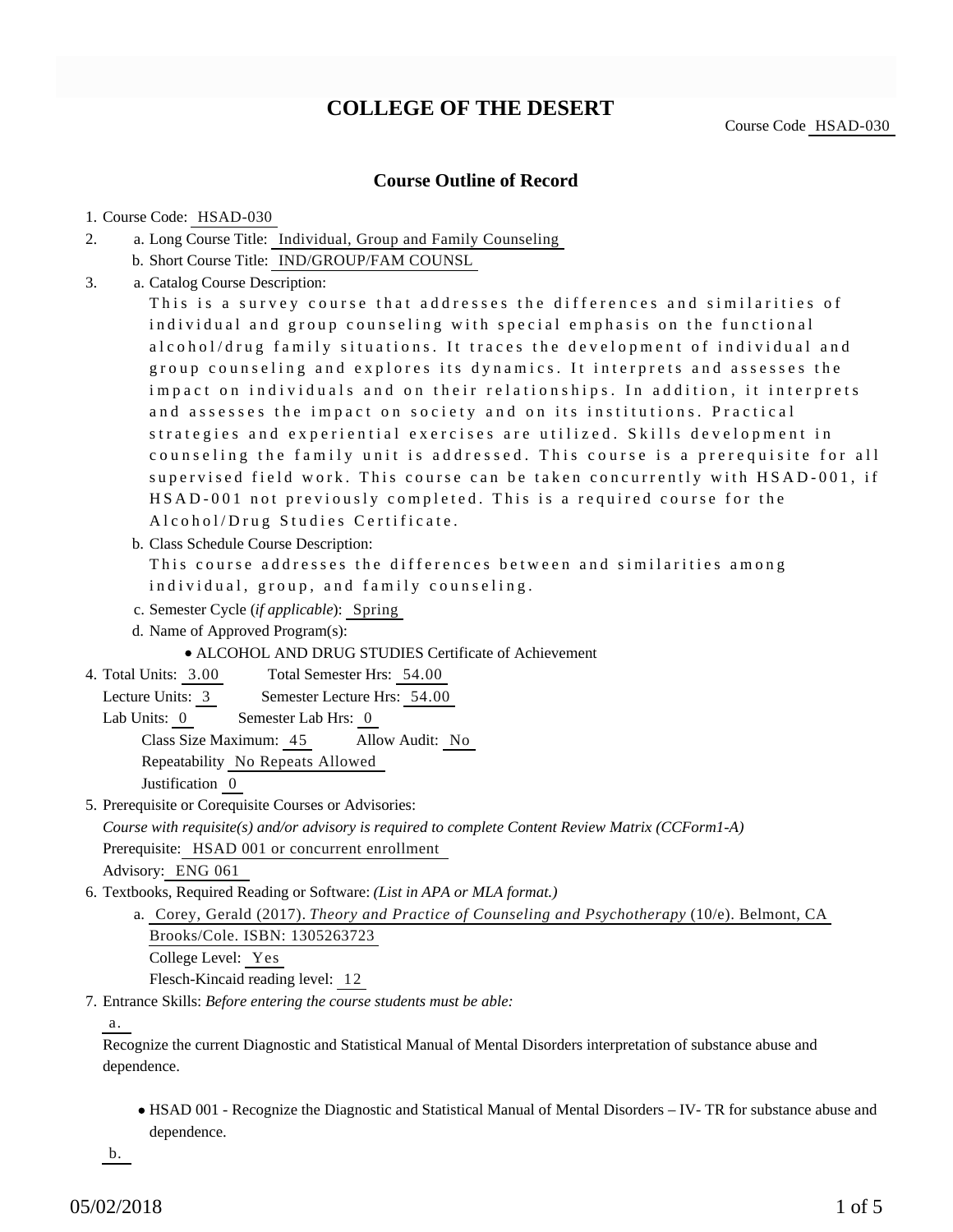Recognize major legislation that regulates and controls drug availability.

HSAD 001 - Recognize major legislation that regulates and controls drug availability.

c.

Describe the physical/chemical reactions of the human body to various drugs

HSAD 001 - Describe the physical/chemical reactions of the human body to various drugs

d.

Recognize the facts as they pertain to drug use and abuse.

HSAD 001 - Recognize the facts as they pertain to drug use and abuse

#### e.

Identify the dynamics and interaction of family life, work life, social life, and recreational activities resulting in the use of drugs.

HSAD 001 - Identify the dynamics and interaction of family life, work life, social life, and recreational activities resulting in the use of drugs.

### f.

Express an understanding of the educational requirements and work experience necessary for obtaining an Alcohol/Drug certificate.

HSAD 001 - Express an understanding of the educational requirements and work experience necessary for obtaining an Alcohol/Drug certificate.

### g.

Define the terms associated with drug use and abuse.

HSAD 001 - Define the terms associated with drug use and abuse.

#### **Advisory Skills**

h.

Read text and respond in writing at the literate level.

ENG 061 - Demonstrate the ability to read and respond in writing beyond the literal interpretation of the text.

#### 8. Course Content and Scope:

Lecture:

- 1. Counselor as a person/professional
- 2. Ethical issues
- 3. Psychoanalytic therapy
- 4. Adlerian therapy
- 5. Existential therapy
- 6. Person-centered therapy
- 7. Gestalt therapy
- 8. Transactional analysis
- 9. Behavior therapy
- 10. Rational-emotive therapy (cognitive-behavioral approaches)
- 11. Reality therapy
- 12. Comparison of approaches
- 13. Integrative perspective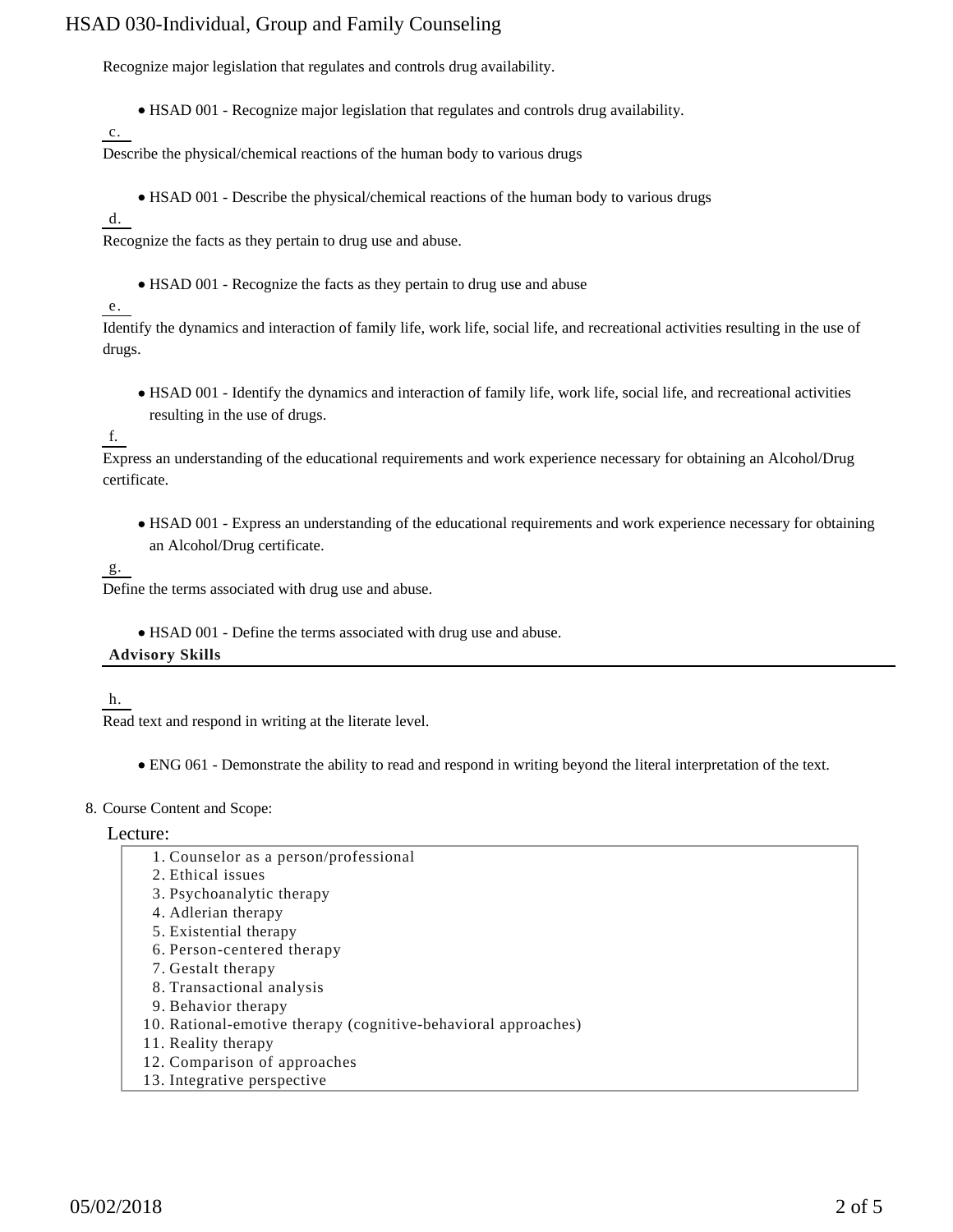Lab: *(if the "Lab Hours" is greater than zero this is required)*

9. Course Student Learning Outcomes:

1.

Demonstrate an understanding of issues that are basic to the practice of counseling, particularly the role of the counselor.

 $2<sup>2</sup>$ 

Recognize the eleven theories of counseling - key points, contributions, strengths, limitations, and applications of each theory.

#### 3.

Construct a theoretical framework for a creative synthesis of the eleven therapeutic models.

10. Course Objectives: Upon completion of this course, students will be able to:

a. Individual counseling – exploration of a problem and its ramifications; examination of attitudes and feelings; consideration of alternative solutions; decision making; therapeutic approaches (Reality Therapy, Rational Emotive Therapy, Behavior Therapy, Systematic Therapy, Transactional Analysis).

b. Family counseling – theories of family co-dependency; techniques for motivating family involvement in the treatment process; techniques of multi-family group counseling; limitations of chemical dependency counsel; working with the family therapist; selecting an appropriate family therapist for on going family work; role-play.

c. Group counseling – purpose and function of different types of counseling groups (open vs. closed), members with similar models of group counselor intervention (specific variables to observe, considerations in timing and intervention, and types on intervention); group patterns of behavior (participation, influence, membership, feelings, group atmosphere); therapeutic factors in group counseling (getting feedback from others, having permission to express strong feelings of belonging to the group); client behaviors that may affect group participant outcome (minimum length of participation in the group, regular and timely attendance, commitment to sobriety, commitment to participate); process group vs. didactic training group; theories about the stages of group development; the role of group counselor at various stages of group development; the difference between individual-oriented and group-oriented behavior; group techniques and exercises (their purposes, and possible consequences); group orientation process (group ground rules, expectations of group members, and purposes of the group).

- 11. Methods of Instruction: *(Integration: Elements should validate parallel course outline elements)* 
	- a. Collaborative/Team
	- b. Demonstration, Repetition/Practice
	- c. Discussion
	- d. Experiential
	- e. Lecture
	- f. Role Playing
	- g. Technology-based instruction

#### Other Methods:

Role play

12. Assignments: (List samples of specific activities/assignments students are expected to complete both in and outside of class.) In Class Hours: 54.00

Outside Class Hours: 108.00

a. In-class Assignments

- a. Attend class and take detailed notes of the lectures.
- b. Participate in class and/or small group discussion related to the elven theories of counseling.
- c. Role play various scenarious demonstrating the role of the counselor.
- d. Participate in class or small group discussions related to the basic practice of counseling.
- b. Out-of-class Assignments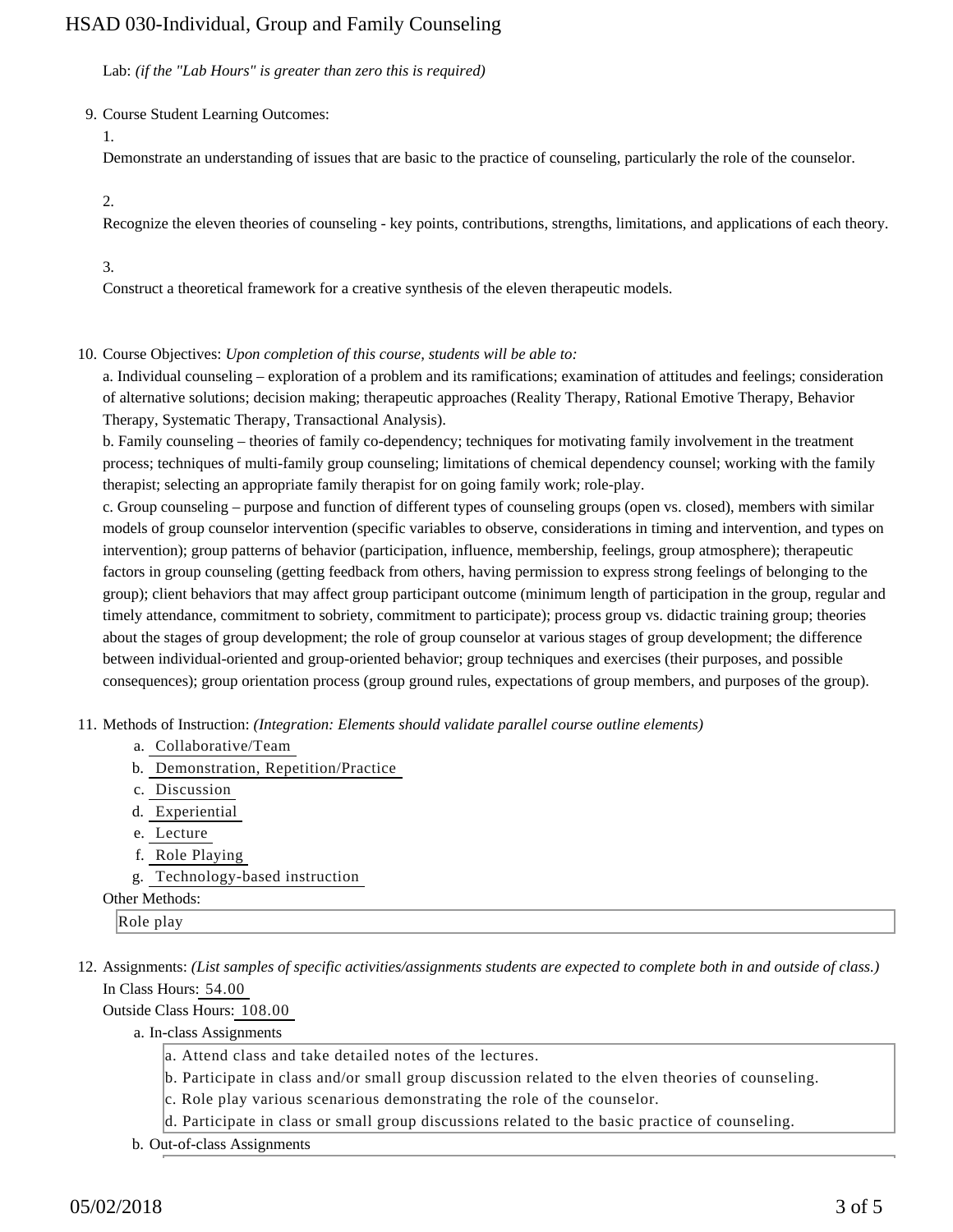- a. Read and study the text and recommended supplementary literature
- b. Written/oral book reports
- c. Write an article for a newspaper
- d. Prepare and participate in counseling exercises
- e. Visit a treatment program and attend sessions for family members
- f. Essay and/or term paper
- g. Write brief descriptions of family origin
- h. Develop a scrapbook, pictures and articles regarding families

i. Prepare presentations related to topics such as: the role of a counselor, eleven theories of counseling, basic issues related to the practice of counseling.

- 13. Methods of Evaluating Student Progress: The student will demonstrate proficiency by:
	- College level or pre-collegiate essays
	- Critiques
	- Presentations/student demonstration observations Oral presentation
	- True/false/multiple choice examinations
	- Mid-term and final evaluations
	- Student participation/contribution
- 14. Methods of Evaluating: Additional Assessment Information:
- 15. Need/Purpose/Rationale -- All courses must meet one or more CCC missions.
	- PO Career and Technical Education
		- Fulfill the requirements for an entry- level position in their field.

Apply critical thinking skills to execute daily duties in their area of employment.

Display the skills and aptitude necessary to pass certification exams in their field.

#### IO - Global Citizenship - Scientific & Technological Literacy

 Synthesize, interpret, and infer, utilizing information, data, and experience to solve problems, innovate, and explore solutions.

#### 16. Comparable Transfer Course

| TO. COMparable Transfer Course                                          |                    |                                                              |                      |                     |
|-------------------------------------------------------------------------|--------------------|--------------------------------------------------------------|----------------------|---------------------|
| <b>University System</b>                                                | <b>Campus</b>      | <b>Course Number</b>                                         | <b>Course Title</b>  | <b>Catalog Year</b> |
| 17. Special Materials and/or Equipment Required of Students:            |                    |                                                              |                      |                     |
| 18. Materials Fees:                                                     | Required Material? |                                                              |                      |                     |
| <b>Material or Item</b>                                                 |                    |                                                              | <b>Cost Per Unit</b> | <b>Total Cost</b>   |
| 19. Provide Reasons for the Substantial Modifications or New Course:    |                    |                                                              |                      |                     |
| SLO and ENG advisory modification.                                      |                    |                                                              |                      |                     |
| a. Cross-Listed Course (Enter Course Code): N/A<br>20.                  |                    |                                                              |                      |                     |
| b. Replacement Course ( <i>Enter original Course Code</i> ): <i>N/A</i> |                    |                                                              |                      |                     |
| 21. Grading Method (choose one): Letter Grade Only                      |                    |                                                              |                      |                     |
| 22. MIS Course Data Elements                                            |                    |                                                              |                      |                     |
| a. Course Control Number [CB00]: CCC000276686                           |                    |                                                              |                      |                     |
|                                                                         |                    | b. T.O.P. Code [CB03]: 210440.00 - Alcohol and Controlled Su |                      |                     |
|                                                                         |                    |                                                              |                      |                     |